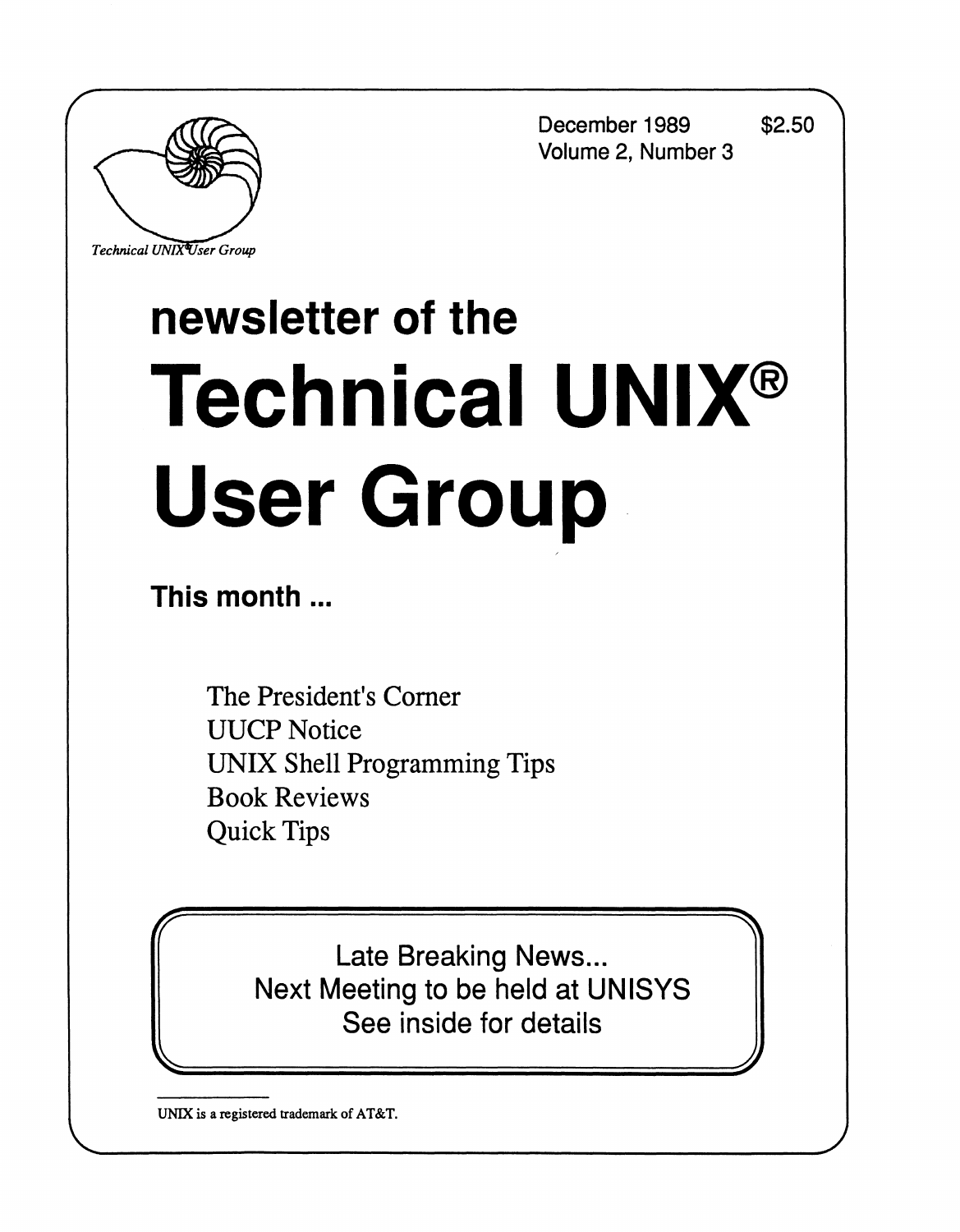# **Thoughts From The Editor**

#### **By Susan Zuk**

It's hard to believe that the Christmas season is here. I hope everyone is almost finished their Christmas shopping!! You haven't started??

This month's newsletter includes an important notice for all UUCP users and those members wanting to "make the connection" to the group's UNIX network. Our hub computer is making a name change. Make sure you change your site's Systems or L.sys files.

Our feature article discusses a different way of performing string searches. There are sample programs as well as performance tests done on the speed of the m4 utility compared to the awk and expr commands. Take a look and give the programs a try!!

Also included in this newsletter are two book reviews. For those who are working with or planning on getting into the Xwindow environment take a look at X Window Systems Programming and Applications With Xt. There also is a review on UNIX utilities for thoses users interested in increasing their vocabulary and knowledge of UNIX commands. What a great Christmas present for you!!

Kirk Marat has also submitted a shell script which will allow you to change devices stated in the /etc/inittab file. This script changes the respawn/off field. It is handy if you use one port to dial in and out but don't have the use of a bi-directional port. You might want ot put this script in cron if you tend to have dial-in facilities at night and dial-in during working hours. One good use right there.

Continue to read on and make sure you note the invitation at the back of the newsletter. Come one come all to the Christmas party. Bring along a friend who is interested but has never been to one of our regular meetings. It is an opportunity to meet the group and ask questions on a social level. See you next week and remember to R.S.V.P. Let me know by noon on December 11th so we can provide refreshments for all.

Bye for Now!!!

P.S. How about a New Year's resolution: Submitting at least one article in 1990?

#### **Group Information**

The Technical Unix User Group meets at 7:30 pm the second Tuesday of every month, except July and August. The newsletter is mailed to all paid up members 1 week prior to the meeting. Membership dues are \$20 annually and are due at the October meeting. Membership dues are accepted by mail and dues for new members will be pro-rated accordingly.

#### **The Executive**

**Saint-Boniface, Manitoba R2H 3B4** 

| President:                | <b>Gilbert Detillieux</b>   | 261-9146     |
|---------------------------|-----------------------------|--------------|
| <b>Vice President:</b>    | Derek Hay                   | 943-5401     |
| Treasurer:                | <b>Gilles Detillieux</b>    | 261-9146     |
| Secretary:                | <b>Matt Binnie</b>          | (W) 949-0190 |
| <b>Newsletter Editor:</b> | Susan Zuk                   | (W) 788-7312 |
| <b>Membership Sec.:</b>   | Pat Macdonald (W) 474-9870  |              |
| Information:              | Gilbert Detillieux 261-9146 |              |
|                           | (or) Susan Zuk (W) 788-7312 |              |

**PatMacdonald (W) 474-9870 Gilbert Detillieux 261-9146 (or) Susan Zuk (W) 788-7312 Technical UNIX User Group P.O. Box 130** 

**Copyright Policy and Disclaimer** 

This newsletter is ©opyrighted by the Technical UNIX User Group. Articles may be reprinted without permission as long as the original author and the Technical UNIX User Group are given credit

The Technical UNIX User Group, the editor, and contributors of this newsletter do not assume any liability for any damages that may occur as a result of information published in this newsletter.

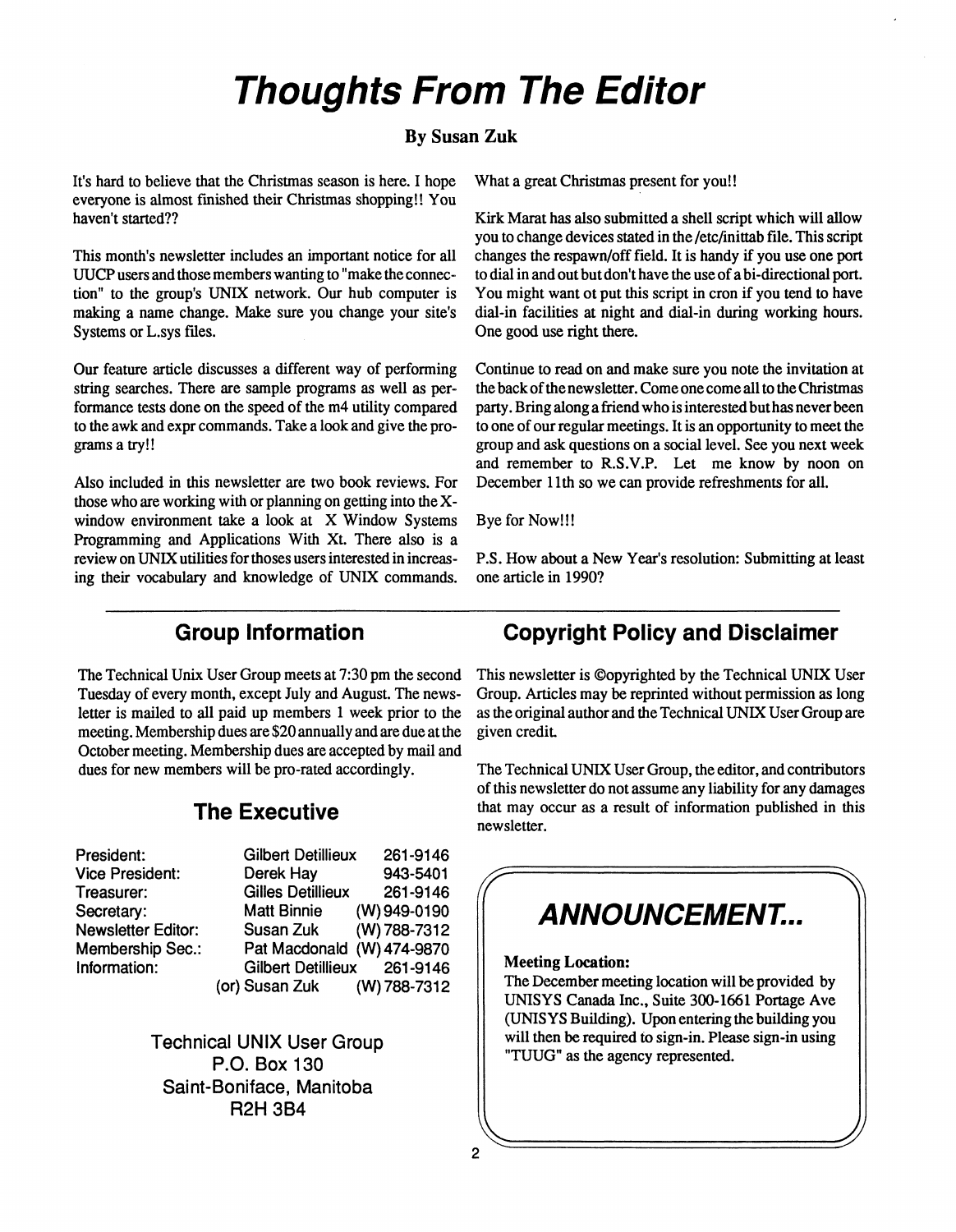# **President's Corner**

 $by$  Gilbert Detillieux, President

**Once again, I'm rushing to get this written at the last minute -just too many other things to do. Some day, I've got to get my life organized... naw! that would take much too long.** 

**Since last month's newsletter, your humble president made a trip to Phoenix, Arizona, for the annual Neuroscience conference. It was much the same as last year's, in Toronto, except for the warm, sunny weather (sorry, I don't mean to gloat), and for the presence of even more Sun Microsystems than before - these seem to be a popular choice for medical applications. This was, in fact one of my predictions after last year's conference. The other, which didn't materialize, was the presence of NeXT Systems running medical applications. I expect that some will be seen next year, since they have been selling a lot of them to all kinds of academic types; it's just taking longer than I thought for the applications software to come. Some day, porting applications to new UNIX systems will be a lot simpler, once UNIX gets ITS life organized!** 

**In addition to the hardware I saw at the conference, my new job at the University has given me the opportunity to see some of those new UNIX workstations. We had a Silicon Graphics Personal IRIS workstation (at more than \$20K, I wouldn't call it personal, though) for a trial period, as well as a Sun SPARCstation I.** 

**Sun and NeXT are so eager to sell to the University that both** 

**companies were out giving presentations on the same day! Needless to say, I was quite busy that day. It's really interesting to see all this, after having worked on business oriented UNIX systems with character terminals for thelastfew years. It's also good to see how active things are getting in the UNIX market, and to see another perspective on the computer industry than that given by DOS-coloured glasses.** 

**Well, that's enough rambling for this month; on to business. The December 12th meeting will be a small pre-Christmas party, to get us into the festive mood, and to give us all a chance to chat informally (rather than having to all sit and listen to more of my rambling). The party will be held at the usual meeting location and time - Unisys, at 7:30PM. Please RS VP to Susan Zuk, so that we know how many people to expect in order to have the right amount of food and beverages.** 

**We also have a some ideas for topics and speakers for meetings in the new year; we'll let you know as soon as we can confirm some of these. And as I said last month, if you have any ideas or wish-lists for topics and/or speakers, please bring them to the attention of any member of the executive.** 

**I hope to see you all at the Christmas party. In any case, I wish you and your families and friends all the best for the upcoming holidays and the new year. Remember to drive safely, and watch out for reindeer!** 

# **NOTICE TO ALL UUCP USERS**

**I am writing this to all our regular UUCP connections, to inform them of our system name change. In order to enhance compatibility with other electronic mail systems, it was necessary to change our system name to one without uppercase characters. At the same time, we decided to change all system names on our local network to a set of names that is easier to remember. The former' 'UM535" is now called "larry". You may have to reflect this change in your UUCP configuration files to maintain proper operation of your uucp connection to our system.** 

**Gilles Detillieux (larryjgrdetil)**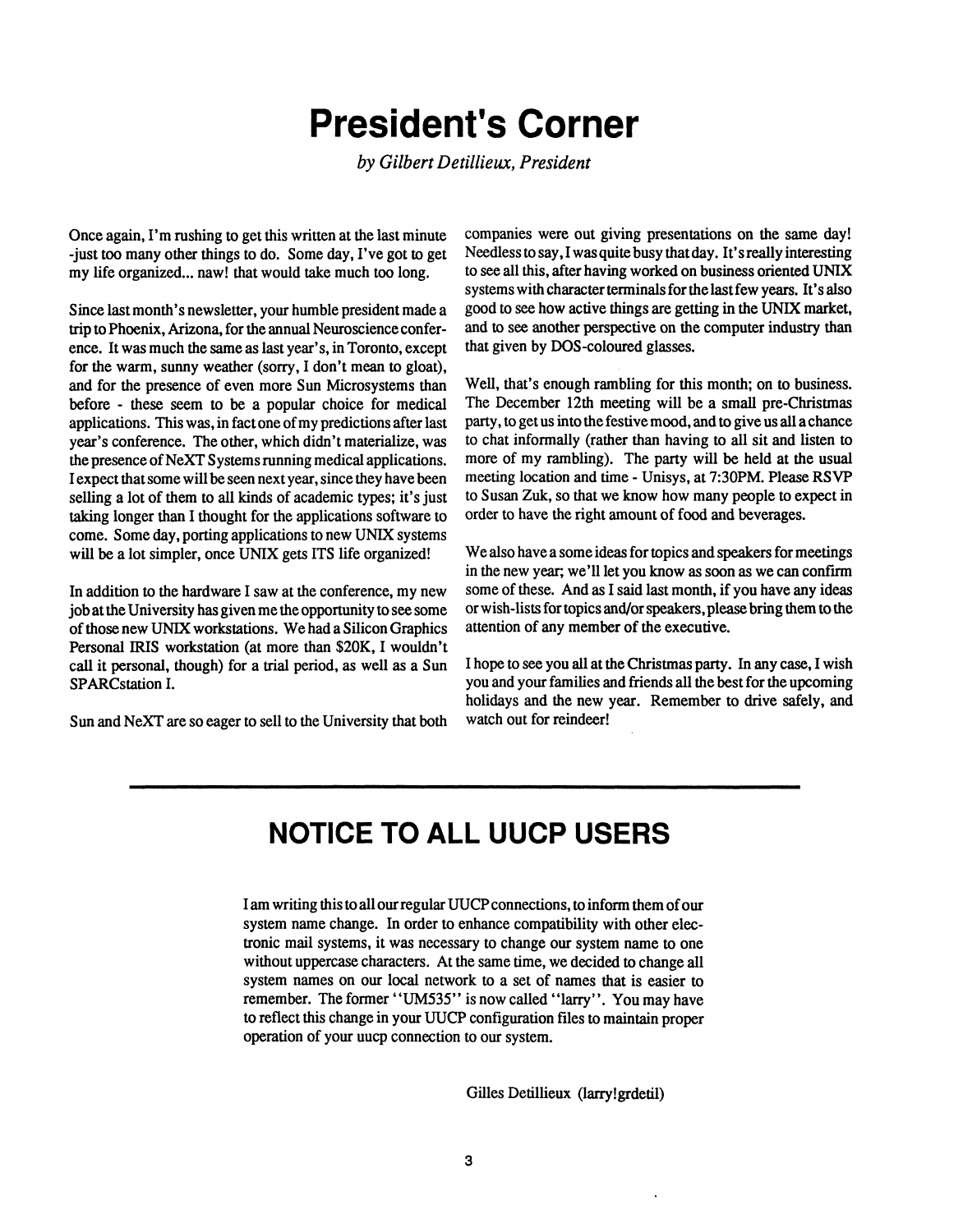## **Hints to Help You Unleash the Power of UNIX**

*By Curt Motola and Bruce Stewart Reprinted from /usr/group CommUNIXations November/Decemberl989* 

UNIX users who frequently write shell scripts rely on utilities such as awk, tr, and expr to evluate expressions, extract substrings, determine the length of a string and to perform pattern substitutions. However, there is a single program that performs these and many other actions, often more simply and efficiently than its better-known counterparts. The program is m4, described by the UNIX manual as a macro preprocessor for Ratfor, C and other languages. In addition to this capability, m4 is also a useful shell programming tool, and features powerful built-in macro definitions and an intuitive syntax.

To demonstrate some of the power of m4, we've compared it with alternatives expr and awk on several shell programming tasks, Note that we are just using the built-in macro definitions of m4 and aren't taking advantage of its macro definition capability to accomplish any of the tasks used as examples. We rely only on m4's built-in macro definitions.

Figure 1 describes some of the more useful m4 built-in macros. The incr, deer, and eval macros provide general numerical processing capabilities, similar to those offered by expr. The eval macro in m4 includes functions unavailable in expr, such as bit operations and octal and hexadecimal number representation.

The other four macros provide useful string-handling functions, including the index function, which returns the position of the source string in the target string, or an error if the source string is not found in the target string.

Although both expr and awk offer many of these operations, m4 has an easier syntax than expr and is faster than awk. One reason for the performance difference between m4 and awk is the relative size of the executables; m4 is typically less than one-third the size of awk, and thus m4 loads more quickly and begins executing sooner. We attempted to get a rough measure of the relative efficiency of awk, expr, and m4 on the same task - extracting a substring from a larger string. To obtain our estimate, we created separate Bourne shell scripts for each utility. The first line of each script assigned a string to the variable \$INPUT; the last line printed the value of the substring we wanted to extract. In between, the middle lines performed the extraction 100 times, using awk, expr or m4.

Figures 2 through 6 show an abbreviated form of the scripts used to compare performance. By timing the executions, we could estimate the relative performance of awk, expr and m4 for this task. Figure 7 presents the results of our tests.

Although we timed execution of the scripts on only one systemn, the results clearly favor m4 over awk when execution speed is a concern. The relative performance times for m4 and awk using a pipe (Figures 3 and 4), show that m4 is roughly 40 percent faster than awk for this syntax. The difference drops to about 10 percent when m4 uses a here document and awk uses /dev/null (Figures 2 and 5, respectively). Neither utility, however, approaches expr in execution speed.

We probably learned as much from writing the test scripts as we did by running them. Both the awk and expr versions require special characters for delimiters; often these must be quoted or escaped to avoid interpretation by the shell or the utility itself. The awk examples (Figures 4 and 5) also show the additional "print" and "END" keywords required to extract the substring. In contrast, the m4 examples feature a straightforward syntax. The m4 substring syntax is clearly more intuitive

| Figure 1 - Useful m4 Built-in Macros  |                                                                                                                                                                                                                                                                                                                                |                                                                                                                                                                                                                                                                                                                                         |  |
|---------------------------------------|--------------------------------------------------------------------------------------------------------------------------------------------------------------------------------------------------------------------------------------------------------------------------------------------------------------------------------|-----------------------------------------------------------------------------------------------------------------------------------------------------------------------------------------------------------------------------------------------------------------------------------------------------------------------------------------|--|
| $incr(\arg)$<br>dec(arg)<br>eval(arg) | Prints the value of arg incremented by 1.<br>Prints the value of arg decremented by 1.<br>Prints the value of the arithmetic<br>expression arg. You may use $+, \cdot, *, \%$ .<br>(exponentiation), bitwise $\&$ , $\vert$ , $\sim$ , and $\wedge$<br>relationals and parentheses. Octal and<br>hex can be specified as in C. | Prints the position in arg1 where arg2<br>index(arg1, arg2)<br>begins (zero origin). Returns -1 when<br>arg2 is not found in arg1.<br>substr(arg1,arg2,arg3) Prints the substring of arg1 starting at<br>the position of arg2 for a length of arg3<br>characters.<br>translit(arg1,arg2,arg3)Transliterates the characters in arg1 from |  |
| len(arg)                              | Prints the number of characters in arg.                                                                                                                                                                                                                                                                                        | the set specified by arg2 to the corre-<br>sponding character in arg3.                                                                                                                                                                                                                                                                  |  |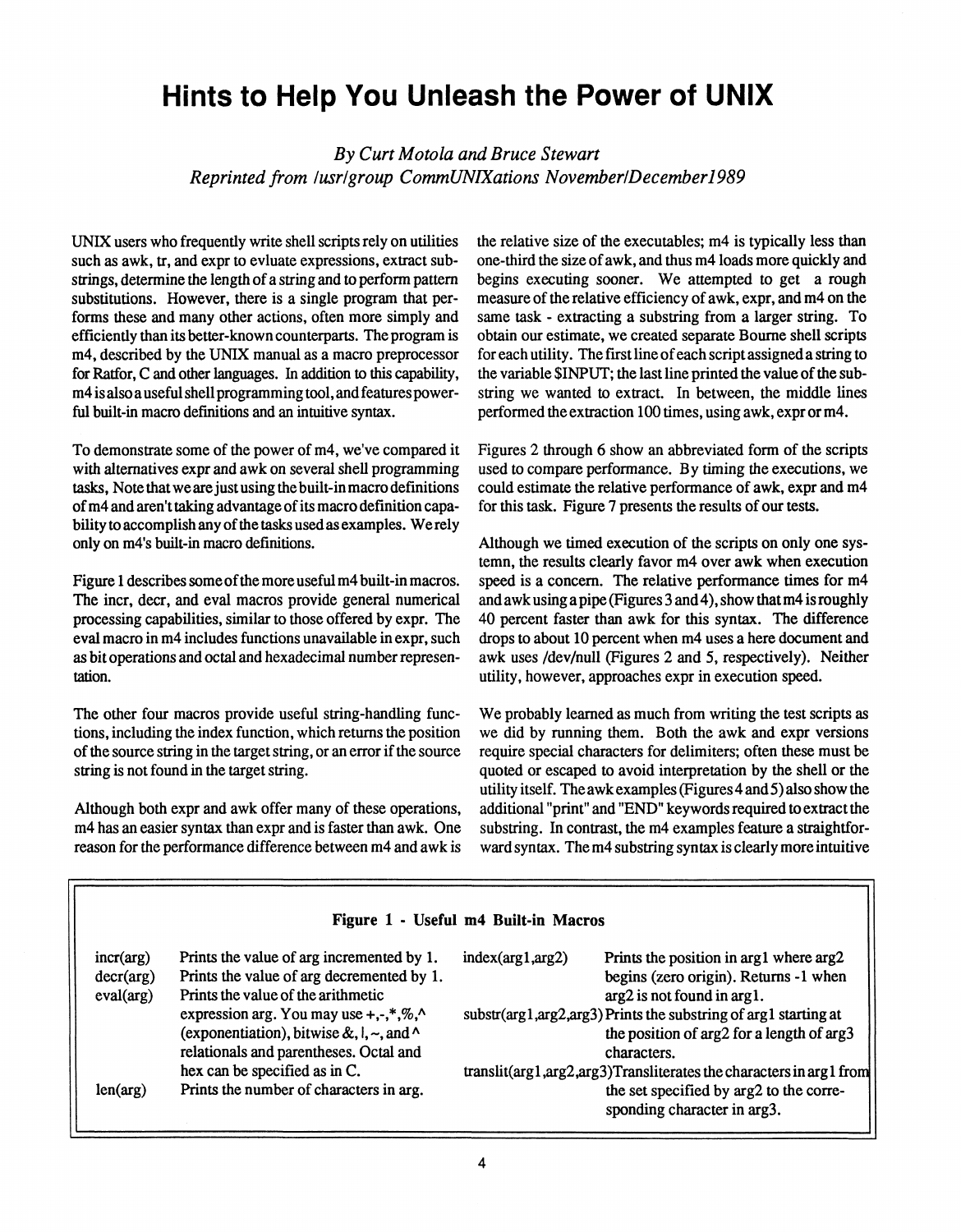intuitive than expr's, which is based upon regular expression notation. And unlike awk, m4 preserves the C convention of indexing strings beginning at zero; the second character of a string is in position 1, just as it would be in an array in a C program.

Where m4 really shines, however, is in performing operations on multiple variables in a single invocation. Figure 8 provides one example of using several of m4's built-in macros (some in nested constructions) on multiple variables. Note that the example also uses the traceon macro, to display the results as expressions are evaluated.

#### Is m4 **For** You?

The examples presented here only begin to display the usefulness of m4. As we noted earlier, we've discussed only a few of the built-in m4 macros, those performing well-known functions such as substring extraction and arithmetic evluation. We haven't considered any of m4's more powlerful capabilities, such as macro definitions and output manipulation. Our intent was to offer an alternative to utilities such as awk and expr - an alternative that combines a straight forward syntax with reasonable execution speed. Is m4 for you? We encourage you to experiment, and to make the decision for yourself.

**Curt Motola is president of Classic Software Inc., a supplier of UNIX consulting services. Prior to founding CSI, he held several engineering and management positions with Hewlett-Packard Company and Benetics Corporation.** 

**Bruce Stewart is an independent software consultant experienced in program development, systems administration and** 

echo The University of the University of the University of the University of the University of the University<br>And the upshifted name of the University of the University of the University of the University of the Universi

#### **Figure 2 - Using m4 With A Here Document To Extract A [Substring**  m4 starts strings at index 0 INPUT="NAME=William" PERSON=`m4 <<-EOF substr(\$INPUT,5) EOF echo Name of person = \$PERSON **[Figure 3** - **Using m4 With A Pipe To Extract A Substring**  INPUT="NAME=William" PERSON=`echo "substr( \$INPUT, 5)" | m4` echo "Name of person = \$PERSON" **[Figure 4** - **Using awk With /dev/null To Extract A Substring**  INPUT="NAME=William" PERSON=`awk "END {print substr(\\$"INPUT\",6)}" </dev/null` echo "Name of person = \$PERSON" **figure 5 - Using awk With A Pipe To Extract A Substring**  INPUT="NAME=William" PERSON=`echo "\$INPUT" | awk "{print substr(\$0,6)}"` echo "Name of person = SPERSON" **[Figure** *6* - **Using expr To Extract A Substring**  INPUT="NAME=William" A=`expr "\$INPUT" : ".....\(.\*\)"` echo "Name of person = \$PERSON" **[Figure** 7 - **Relative Performance In Terms Of Expr**  Im4 using here document (See Figure 2) m4 using pipe (See Figure 3)<br>awk using pipe (See Figure 4) (See Figure 4) awk using /dev/null (See Figure 5) expr (See Figure 6) 0.39 **0.48**  0.34 0.35 1.00

**Figure 8 - Using m4 To Perform Multiple Operations**  COUNTER="12" INPUT1="FIRST=Bill"<br>Published "LAST D INPUT2="LAST=Barnes"<br>SEARCH-"/lib/"  $LOCATION="/us$ CITY="Oakland" set `m4 << -EOF set `m4 << -EOF<br>traceon  $\arccos 2$ decr(\$COUNTER) decr(\$COUNTER)  $\frac{1}{2}$ <br>index(\$I OC ATION) + control (\$INPCH) substr(\$INPUT2, len(LAST=), 1)<br>index(\$LOCATION, \$SEARCH)<br>translit(\$CITY, abcdefghijklomnopqrstuvwxyz,ABCDEFGHIJKLMNOPQRSTUVAXYZ)<br>EOF  $EOF$  in the state  $\mathcal{L}$  is the state  $\mathcal{L}$ echo COUNTER incremented by  $1 = $1$ <br>echo COUNTER decremented by  $1 = $2$ echo echo The sum of the characters of first and last name  $= $3$ echo The first character of the person's last name =  $$4$  echo Is the search string found in the path  $(-1 = No)$ ? echo Is the search string found in the path  $(-1 = No)^7$  \$5<br>echo The upshifted name of the city = \$6 The upshifted name of the city  $= $6$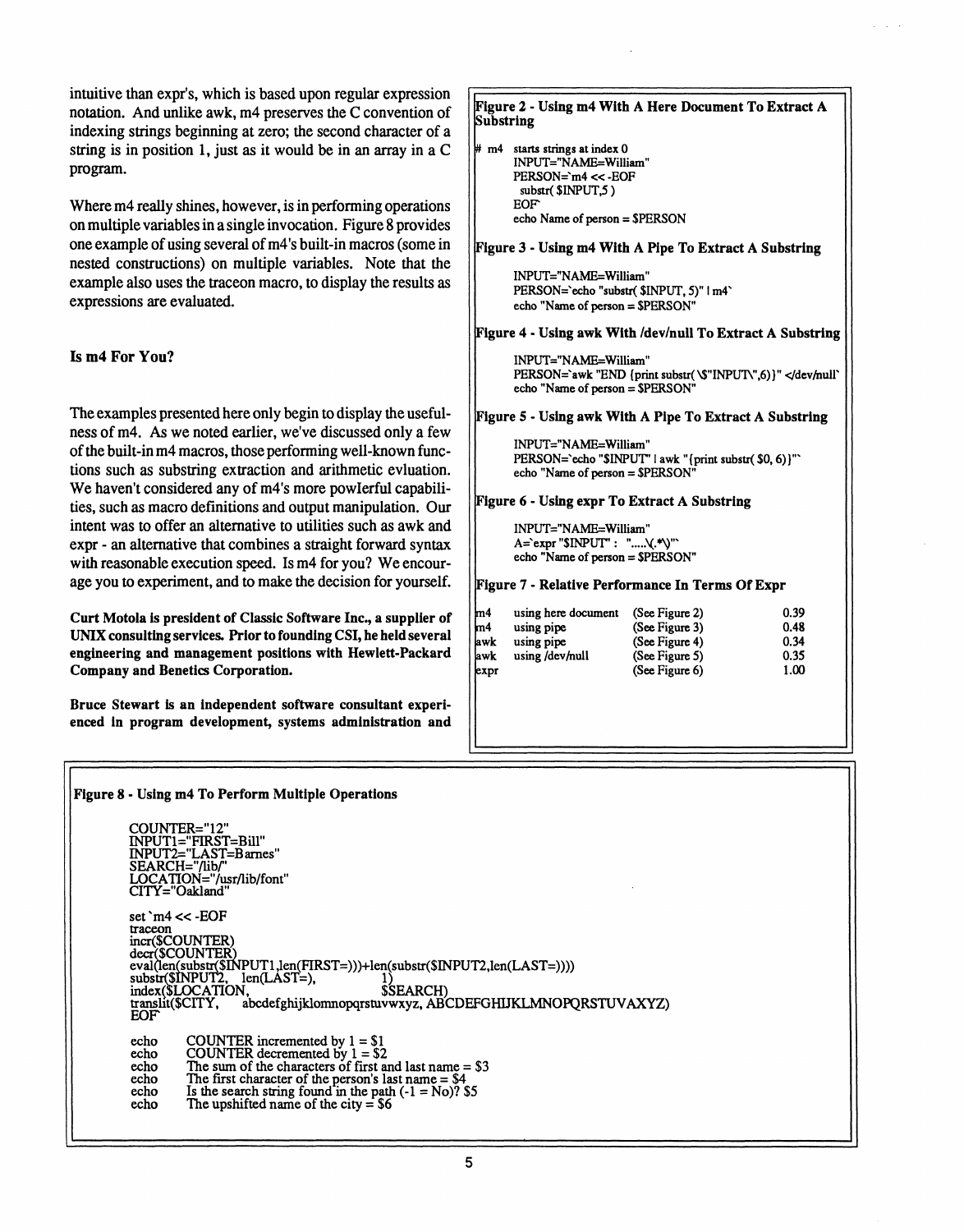## **Book Reviews**

*Reprinted from lusrl group CommUNIXations NovemberlDecemberl 989* 

#### X **Window** Systems **Programming And Applications With Xt**

(Prentice-Hall) Douglas Young, 480 pages; paperback

*X Window Systems Programming And Applications With Xt*  provides an introduction to the X Window System along with some basic X Window terminology. The author is careful to point out that this is not a reference manual, but a tutorial. Each of the key features is illustrated along with working program explanations and screen pictures.

The book also discusses key concepts of the Xt Intrinsics layer. Several implementations of a simple X application are explored, including examples using handlers, callbacks and actions. The book also points out the advantages of using Xt Intrinsics and a widget set over using Xlib directly.

Widgets are discussed in depth, including using widgets to create a user interface and instructions telling programmers how to write new widgets.

Several chapters of the book discuss X Windows' graphics capabilities, discussing such subjects as graphics contexts and regions, Xlib functions used to display text in a window, the fonts X uses to represent characters, and the graphics facilities provided by Xlib and how they can be used with Intrinsics.

#### **UNIX Power Utilities For Power Users**  (MIS Press) John Muster, Peter Burns and Lurnix, 420 Pages; paperback

*UNIX Power Utilities For Power Users* is written as a set of Lurnix Modular Guides intended to assist the reader in mastering a broad variety of UNIX skills. The exercises teach the reader how to use a number of utilities, including many UNIX Power Utilities first described by Dennis Ritchie.

Each module begins with effective learning suggestions for users of all levels. Once a student's needs are determined, the modular concept is designed to quickly combine appropriate modules to create an effective training program focusing on the essential content for each student's special requirements.

The book takes a building block approach to UNIX utilities. The first few modules teach users such basic skills as how to issue commands to the shell to establish where utilities read their input and write their output; using the command line to pass information to utilities; and communicating with the shell using special characters.

Module four reviews the format for search and substitute commands. It also includes instructions for building regular expressions used in *grep, awk* and *sed.* 

Concluding modules include a step-by-step examination of the cut and paste utilities; using relational files in a database; and locating files with *find*.

Lurnix is a group of professional educators and computer scientists who develop materials and deliver training both onsite and in their Berkley, CA, classroom.

### **Quick Tip**

#### *Quick Tip submitted by Kirk Marat*

Here is the script for switching "devices" in the inittab file. They use the command name (\$0) to decide whether the switch is from respawn to off, or from off to respawn. This requires having 2 links to the script, one named "ton" and the other "toff".

Program source: Bruker Analytische Messtechnik GmbH D-7512 Rheinstetten 4 Federal Republic of Germany

```
if [ $# = 0 ] ; then echo No argument; exit 1; fi 
if [ "id | cut -d\ -f1`" != "uid=0" ]
then 
 echo * 'You must be super user (root) to modify /etc/inittab'' 
 exit 1 
fi 
if [ $0 = toff ] ; then command='7respawn/off/"; fi 
if [ $0 = ton ] ; then command^'/off/respawn/"; fi 
for arg in $* 
do 
 ex /etc/inittab <<!
    /A$arg: 
    s Scommand 
    wq 
f 
done 
initq
```